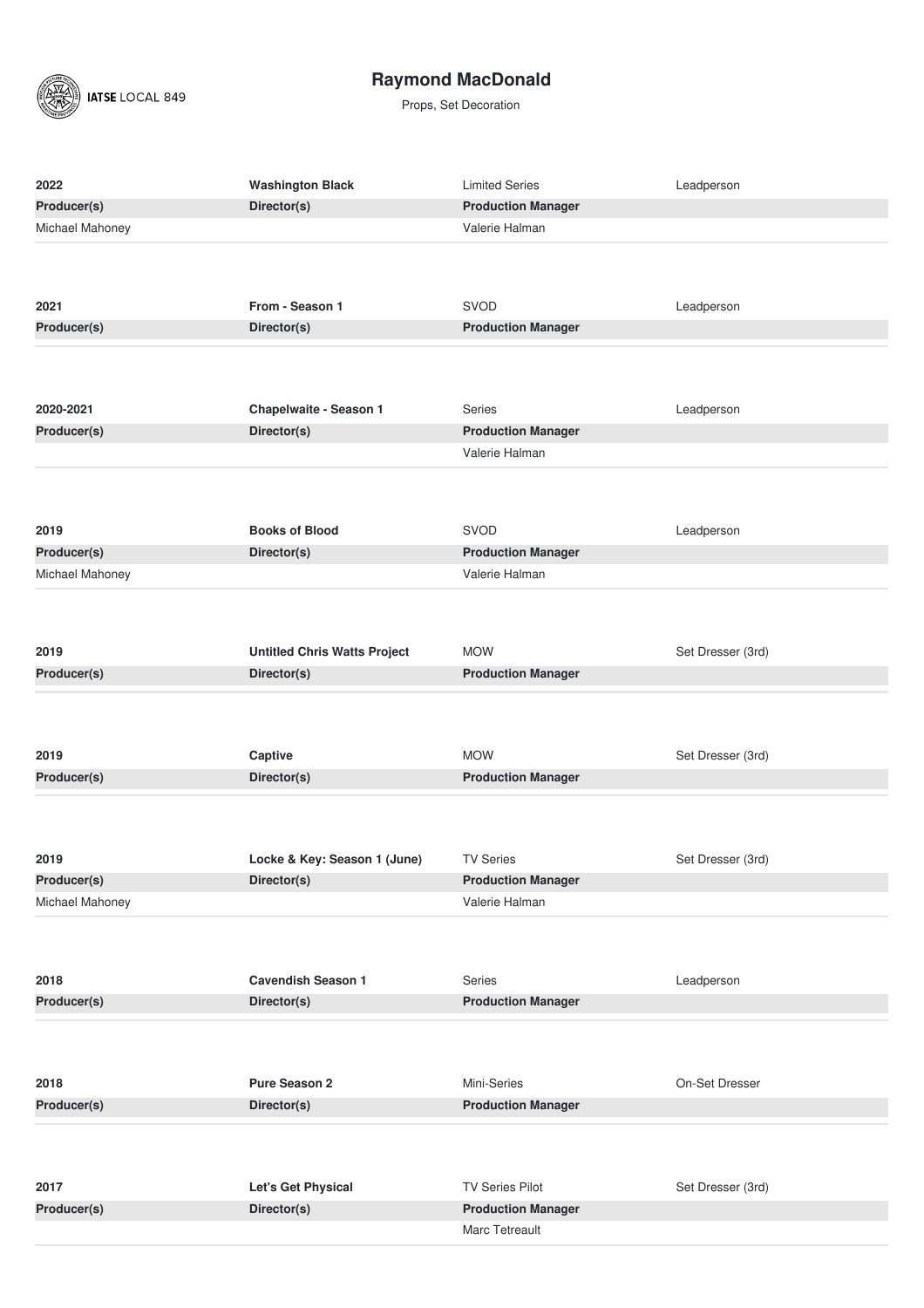

| 2017                    | <b>Polaroid</b>                                      | Feature                   | Set Dresser (3rd) |
|-------------------------|------------------------------------------------------|---------------------------|-------------------|
| Producer(s)             | Director(s)                                          | <b>Production Manager</b> |                   |
| Michael Mahoney         | Greg Edmunds<br><b>Bruce Zwicker</b><br>Luke Freeman | Valerie Halman            |                   |
|                         |                                                      |                           |                   |
| 2016                    | The Mist Season 1                                    | <b>TV Series</b>          | Leadperson        |
| Producer(s)             | Director(s)                                          | <b>Production Manager</b> |                   |
|                         |                                                      |                           |                   |
| 2016                    | <b>Frontier Season 1</b>                             | Series                    | On-Set Dresser    |
| Producer(s)             | Director(s)                                          | <b>Production Manager</b> |                   |
|                         |                                                      |                           |                   |
| 2015                    | Jesse Stone: Lost In Paradise                        | <b>MOW</b>                | Leadperson        |
| Producer(s)             | Director(s)                                          | <b>Production Manager</b> |                   |
| Steven Brandman         | Robert Harmon                                        | Elizabeth Guildford       |                   |
|                         |                                                      |                           |                   |
| 2014-2015               | <b>Lizzie Borden Chronicles</b>                      | <b>Series</b>             | Leadperson        |
| Producer(s)             | Director(s)                                          | <b>Production Manager</b> |                   |
| Michael Mahoney         | Stephen Kay                                          | Valerie Halman            |                   |
|                         |                                                      |                           |                   |
| 2014                    | <b>Big Driver</b>                                    | <b>MOW</b>                | Leadperson        |
| Producer(s)             | Director(s)                                          | <b>Production Manager</b> |                   |
| Michael Mahoney         | Mikael Salomon                                       | Valerie Halman            |                   |
| 2014                    | <b>Book Of Negroes</b>                               | Mini-Series               | On-Set Dresser    |
| Producer(s)             | Director(s)                                          | <b>Production Manager</b> |                   |
|                         | Clement Virgo                                        | Margaret Harrison         |                   |
|                         |                                                      |                           |                   |
| 2013                    | <b>Beethoven's Treasure Tail</b>                     | Feature                   | Set Dresser (3rd) |
| Producer(s)             | Director(s)                                          | <b>Production Manager</b> |                   |
| Albert T. Dickerson III | Ron Oliver                                           | Margaret Harrison         |                   |
|                         |                                                      |                           |                   |
| 2013                    | Lizzie Borden Took An Ax                             | Feature                   | Set Dresser (3rd) |
| Producer(s)             | Director(s)                                          | <b>Production Manager</b> |                   |
| Michael Mahoney         | Nick Gomez                                           | Valerie Halman            |                   |
|                         |                                                      |                           |                   |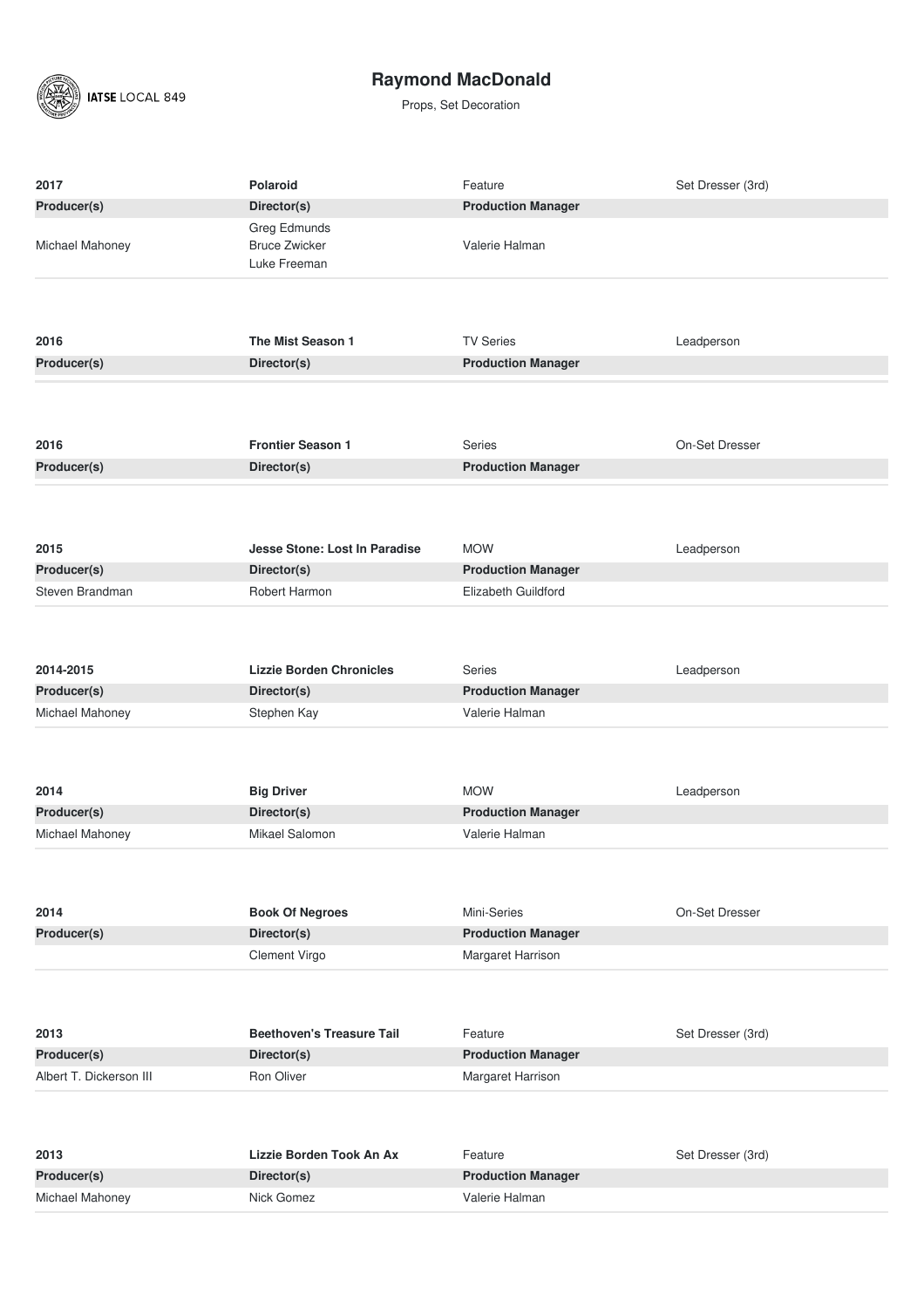

| 2013                                   | Trailer Park Boys 3: Don't Legalize It Feature      |                           | Set Dresser (3rd)         |
|----------------------------------------|-----------------------------------------------------|---------------------------|---------------------------|
| Producer(s)                            | Director(s)                                         | <b>Production Manager</b> |                           |
| <b>Barrie Dunn</b>                     |                                                     |                           |                           |
| Michael Volpe                          | Mike Clattenburg                                    |                           |                           |
| Mike Clattenburg                       |                                                     |                           |                           |
|                                        |                                                     |                           |                           |
|                                        |                                                     |                           |                           |
| 2012                                   | <b>Hard Drive</b>                                   | Feature                   | Set Dresser (3rd)         |
| Producer(s)                            | Director(s)                                         | <b>Production Manager</b> |                           |
| <b>Terry Greenlaw</b>                  | <b>Bill MacGillivray</b>                            | Margaret Harrison         |                           |
|                                        |                                                     |                           |                           |
|                                        |                                                     |                           |                           |
|                                        |                                                     |                           |                           |
| 2012                                   | <b>The Patels</b>                                   | <b>TV Series Pilot</b>    | Set Dresser (3rd)         |
| Producer(s)                            | Director(s)                                         | <b>Production Manager</b> |                           |
| Steven Denure                          | Keith Samples                                       | Margaret Harrison         |                           |
| Tracey Jardine                         |                                                     |                           |                           |
|                                        |                                                     |                           |                           |
|                                        |                                                     |                           |                           |
| 2012                                   | <b>Call Me Fitz Season 4</b>                        | <b>Series</b>             | Key Set Decorator         |
| Producer(s)                            | Director(s)                                         | <b>Production Manager</b> |                           |
|                                        | Scott Smith (Block 1 & 4)                           |                           |                           |
| Jason Priestley                        | Jim Allodi (Block 2)                                |                           |                           |
|                                        | Jason Priestley (Block 3)<br>Sheri Elwood (Block 5) |                           |                           |
|                                        |                                                     |                           |                           |
|                                        |                                                     |                           |                           |
|                                        |                                                     |                           |                           |
| 2012                                   | <b>Haven Season 3</b>                               | <b>Series</b>             | Set Dresser (3rd)         |
| Producer(s)                            | Director(s)                                         | <b>Production Manager</b> |                           |
| John Morayniss                         | Lee Rose                                            |                           |                           |
| Michael Rosenberg                      | <b>Shawn Piller</b>                                 |                           |                           |
|                                        |                                                     |                           |                           |
|                                        |                                                     |                           |                           |
|                                        |                                                     |                           |                           |
|                                        |                                                     |                           |                           |
| 2011                                   | <b>Call Me Fitz Season 3</b>                        | Series                    | Key Set Decorator (Daily) |
| Producer(s)                            | Director(s)                                         | <b>Production Manager</b> |                           |
| Various                                | Megan Banning<br>Derek Filiatrault                  | Margaret Harrison         |                           |
|                                        |                                                     |                           |                           |
|                                        |                                                     |                           |                           |
|                                        |                                                     |                           |                           |
| 2011                                   | <b>Bag Of Bones</b>                                 | Mini-Series               | Set Dresser (3rd)         |
| Producer(s)                            | Director(s)                                         | <b>Production Manager</b> |                           |
| Mark Sennet/Craig Sheftell             | <b>Mick Garris</b>                                  | Valerie Halman            |                           |
| Stewart MacKinnon/Mick Garris          |                                                     |                           |                           |
|                                        |                                                     |                           |                           |
|                                        |                                                     |                           |                           |
| 2011                                   | Jesse Stone: Benefit Of The Doubt                   | <b>MOW</b>                | Set Dresser (3rd)         |
| Producer(s)                            | Director(s)                                         | <b>Production Manager</b> |                           |
| Michael/Steven Brandman<br>Tom Selleck | Robert Harmon                                       | Elizabeth Guildford       |                           |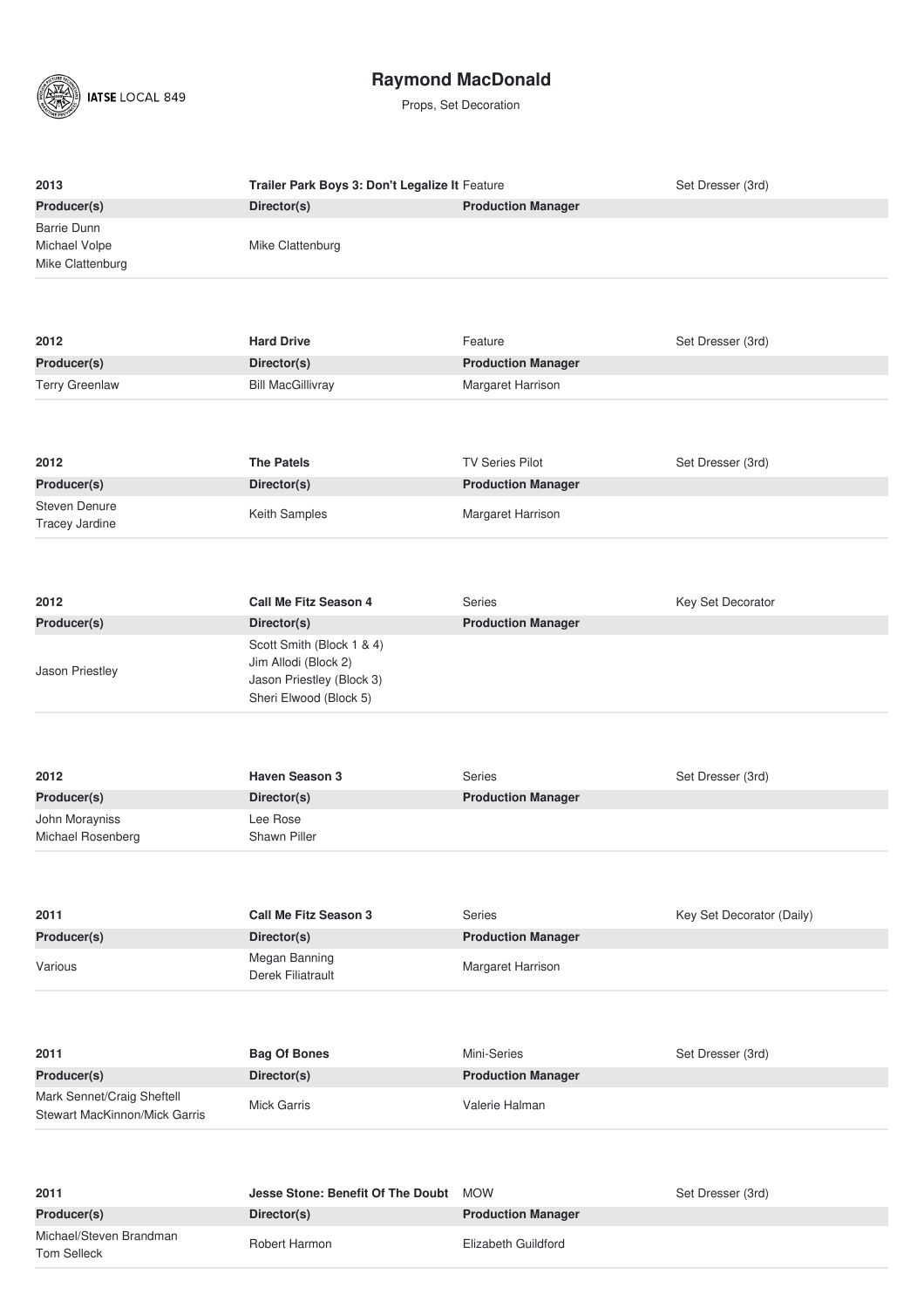

| 2010                                 | <b>Take This Waltz</b>                  | Feature                              | On-Set Dresser            |
|--------------------------------------|-----------------------------------------|--------------------------------------|---------------------------|
| Producer(s)                          | Director(s)                             | <b>Production Manager</b>            |                           |
| Sarah Polley                         | Sarah Polley                            | Claude Nearing / Craig Cameron       |                           |
| Susan Cavan                          |                                         |                                      |                           |
|                                      |                                         |                                      |                           |
|                                      |                                         |                                      |                           |
| 2010<br>Producer(s)                  | <b>Jumping The Broom</b><br>Director(s) | Feature<br><b>Production Manager</b> | Set Dresser (3rd)         |
| Curtis Wallace / Elizabeth Hunter    |                                         |                                      |                           |
| Michael Mahoney                      | Salim Akil                              | <b>Production Manager</b>            |                           |
|                                      |                                         |                                      |                           |
|                                      |                                         |                                      |                           |
| 2010                                 | <b>Haven Season 1</b>                   | <b>Series</b>                        | Key Set Decorator (Daily) |
| Producer(s)                          | Director(s)                             | <b>Production Manager</b>            |                           |
| L. Barna / M. Rosenberg              |                                         |                                      |                           |
| David MacLeod / Margaret O'Brien     | Various                                 |                                      |                           |
|                                      |                                         |                                      |                           |
|                                      |                                         |                                      |                           |
| 2010                                 | <b>Afghan Luke</b>                      | Feature                              | Key Set Decorator (Daily) |
| Producer(s)                          | Director(s)                             | <b>Production Manager</b>            |                           |
| Barrie Dunn / Michael Volpe          |                                         |                                      |                           |
| Mike Clattenburg                     | Mike Clattenburg                        | Chris Rudolph                        |                           |
|                                      |                                         |                                      |                           |
|                                      |                                         |                                      |                           |
| 2009                                 | <b>Moby Dick</b>                        | Mini-Series                          | Scenic Carpenter          |
| Producer(s)                          | Director(s)                             | <b>Production Manager</b>            |                           |
| Rikolt von Gagern                    | Mike Barker                             | <b>Andrew McInnes</b>                |                           |
| David MacLeod                        |                                         |                                      |                           |
|                                      |                                         |                                      |                           |
|                                      |                                         |                                      |                           |
| 2009                                 | <b>Jesse Stone: Innocents Lost</b>      | <b>MOW</b>                           | Set Dresser (3rd)         |
| Producer(s)                          | Director(s)                             | <b>Production Manager</b>            |                           |
| Michael Brandman / Tom Selleck       | Robert Harmon                           | Elizabeth Guildford                  |                           |
| Steven Brandman                      |                                         |                                      |                           |
|                                      |                                         |                                      |                           |
|                                      |                                         |                                      |                           |
| 2009                                 | <b>Darwin's Darkest Hour</b>            | Docu-Drama                           | Key Set Decorator (Daily) |
| Producer(s)                          | Director(s)                             | <b>Production Manager</b>            |                           |
| J. Bredar / N. Stephens / L. Goldman |                                         |                                      |                           |
|                                      | John Bradshaw                           | Valerie Halman                       |                           |
| Michael Mahoney                      |                                         |                                      |                           |
|                                      |                                         |                                      |                           |
|                                      |                                         |                                      |                           |
| 2009                                 | <b>Ice Castles</b>                      | Feature                              | Set Dresser (3rd)         |
| Producer(s)                          | Director(s)                             | <b>Production Manager</b>            |                           |
| M. Jaffe / H. Braunstein             |                                         | Valerie Halman                       |                           |
| Michael Mahoney                      | Donald Wrye                             |                                      |                           |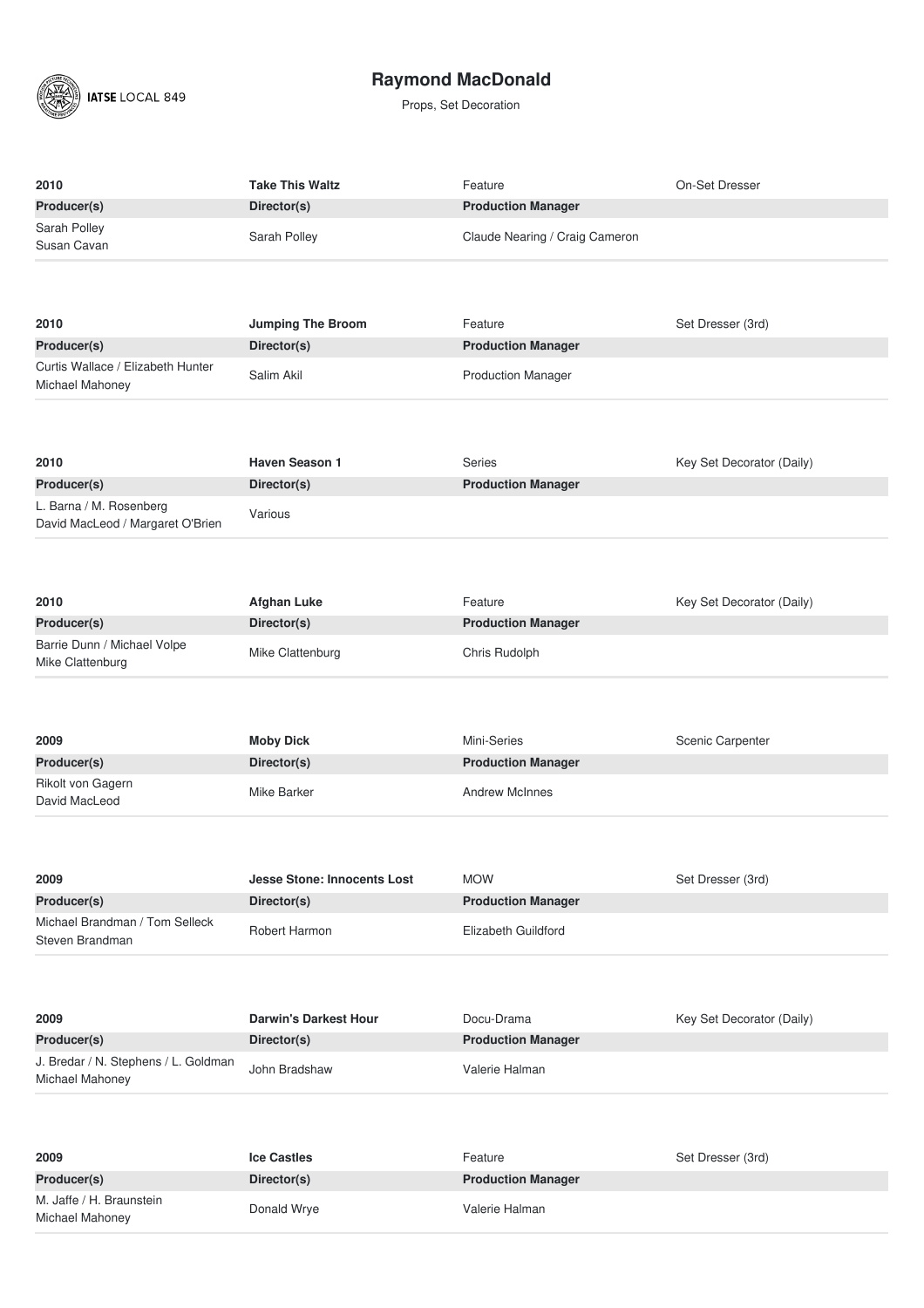

| 2008                                                 | <b>Jesse Stone: No Remorse</b>                    | <b>MOW</b>                 | Set Dresser (3rd)         |
|------------------------------------------------------|---------------------------------------------------|----------------------------|---------------------------|
| Producer(s)                                          | Director(s)                                       | <b>Production Manager</b>  |                           |
| Michael and Steve Brandman<br><b>Tom Selleck</b>     | Robert Harmon                                     | Gilles Belanger            |                           |
|                                                      |                                                   |                            |                           |
| 2008                                                 | <b>Amelia</b>                                     | Feature                    | Set Dresser (3rd)         |
| Producer(s)                                          | Director(s)                                       | <b>Production Manager</b>  |                           |
| Ted Waitt / Kevin Hyman<br>Lydia Dean Pilcher        | Mira Nair                                         | Margaret Harrison          |                           |
|                                                      |                                                   |                            |                           |
| 2008                                                 | <b>G-Spot Season 3</b>                            | <b>TV Series</b>           | Key Set Decorator (Daily) |
| Producer(s)                                          | Director(s)                                       | <b>Production Manager</b>  |                           |
| Laszlo Barna / Brigitte Bako<br>David MacLeod        | Brian Roberts / Wendy Hopkins<br>Stephen Reynolds |                            |                           |
|                                                      |                                                   |                            |                           |
|                                                      |                                                   |                            |                           |
|                                                      |                                                   |                            |                           |
| 2008                                                 | Sea Wolf                                          | Mini-Series                | Scenic Carpenter          |
| Producer(s)                                          | Director(s)                                       | <b>Production Manager</b>  |                           |
| Rikolt von Gagern<br>David MacLeod                   | Mike Barker                                       | Anita McGee (Assistant PM) |                           |
|                                                      |                                                   |                            |                           |
|                                                      |                                                   |                            |                           |
| 2008                                                 | Noah's Arc: Jumping the Broom                     | Feature                    | Set Dresser (3rd)         |
| Producer(s)                                          | Director(s)                                       | <b>Production Manager</b>  |                           |
| Lael McCall / Patrick-lan Polk                       | Patrick-lan Polk                                  |                            |                           |
| Carol-Ann Shine / Suzanne Berger                     |                                                   |                            |                           |
|                                                      |                                                   |                            |                           |
|                                                      |                                                   |                            |                           |
|                                                      |                                                   |                            |                           |
| 2008                                                 | <b>The Tenth Circle</b>                           | <b>MOW</b>                 | Set Dresser (3rd)         |
| Producer(s)                                          | Director(s)                                       | <b>Production Manager</b>  |                           |
| Michael Jaffe / Howard Braunstein<br>Michael Mahoney | Peter Markle                                      | Valerie Halman             |                           |
|                                                      |                                                   |                            |                           |
|                                                      |                                                   |                            |                           |
| 2007                                                 | The Memory Keeper's Daughter                      | <b>MOW</b>                 | Set Dresser (3rd)         |
| Producer(s)                                          | Director(s)                                       | <b>Production Manager</b>  |                           |
| M. Jaffe / H. Braunstein<br>Michael Mahoney          | Mick Jackson                                      | Valerie Halman             |                           |
|                                                      |                                                   |                            |                           |
|                                                      |                                                   |                            |                           |
|                                                      |                                                   |                            |                           |
| 2007                                                 | <b>Jesse Stone: Thin Ice</b>                      | <b>MOW</b>                 | Key Set Decorator (Daily) |
| Producer(s)<br>Steven Brandman                       | Director(s)                                       | <b>Production Manager</b>  |                           |
| Michael Brandman/Tom Selleck                         | Robert Harmon                                     | Gilles Belanger            |                           |